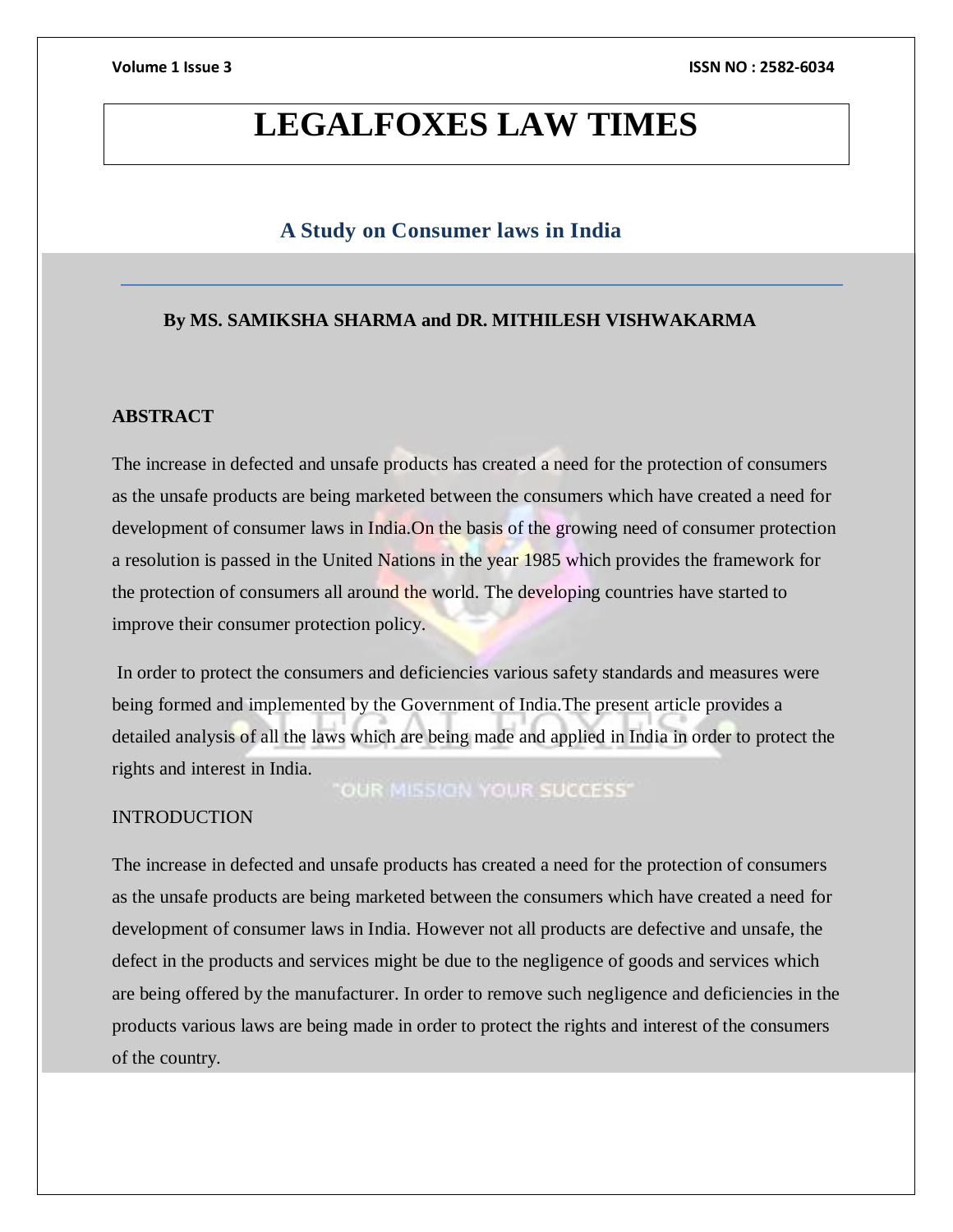In order to protect the consumers and deficiencies various safety standards and measures were being formed and implemented by the Government of India. A product safety and product quality ensures consumer satisfaction and consumer loyalty. Apart from product safety and product quality there are various other factors such as life style of the product, proper price of the product, design, color and packaging of the product which helps in ensuring a proper customer loyalty.

As the consumers all around the world have been exploited very badly which has developed a need for a proper consumer protection program for the protection of the consumers all around the world. On the basis of the growing need of consumer protection a resolution is passed in the United Nations in the year 1985 which provides the framework for the protection of consumers all around the world. The developing countries have started to improve their consumer protection policy. The guidelines are being made for all types of products whether they are imported from another country or being exported to other country.

### **RESEARCH OBJECTIVE**

This research paper is an endeavor to explain the laws which are available in India to protect the rights and interest of the consumers.

### **RESEARCH QUESTIONS**

The following are the research questions that can be framed:

- 1. What are Consumer laws? SIGN YOUR SUCCESS
- 2. What are the various laws made for protection of rights and interest of the consumers?
- 3. What are the rights and remedies available to the consumers in case of infringement of their rights?

### **RESEARCH METHODOLOGY**

The researcher of the project has evaluated all the sources which are available online to understand the laws made for the protection of consumers in India. An advance approach has been carried out with the help of various laws and articles.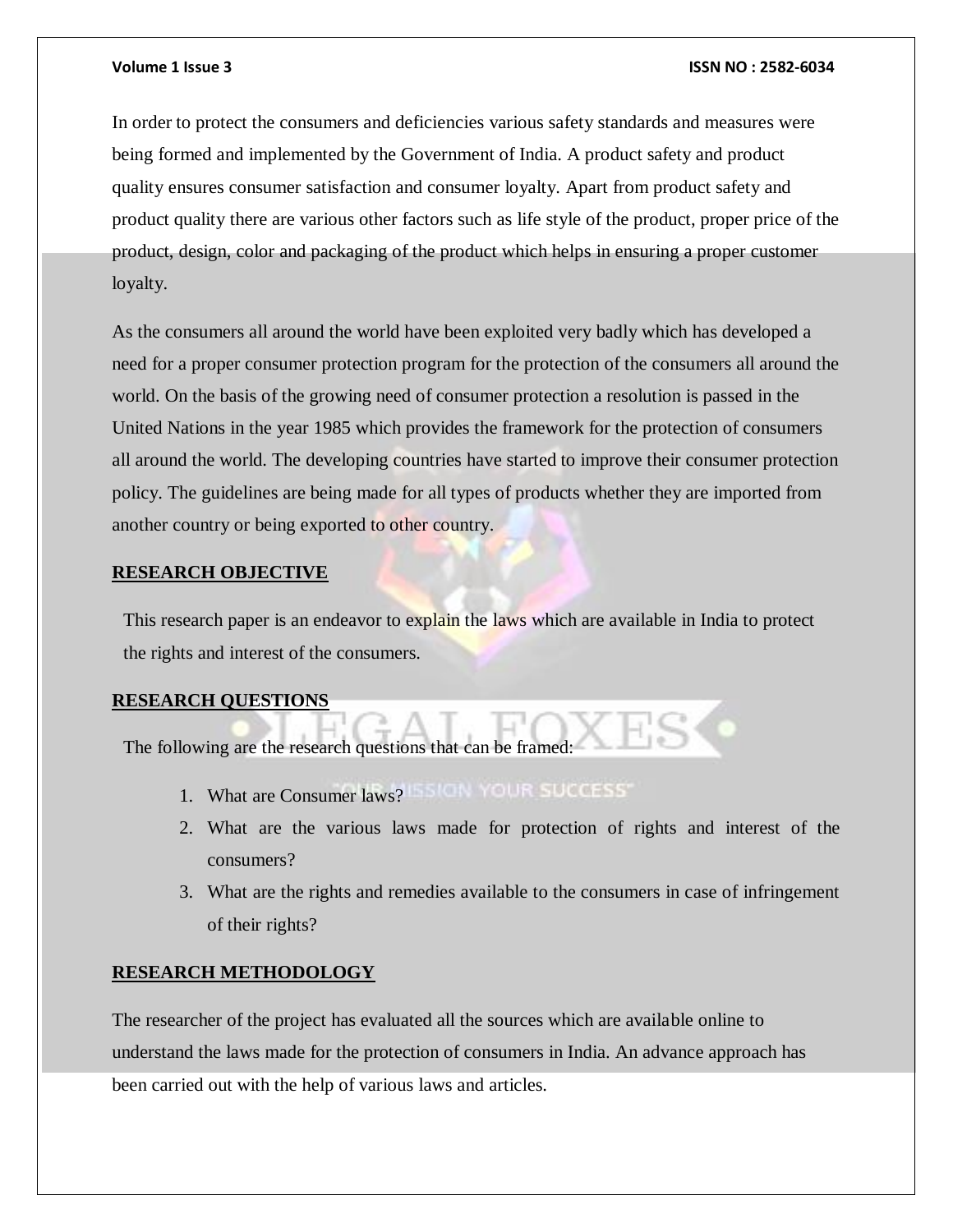#### **CHAPTERISATION**

The below research is divided into three chapters. The first chapter deals with the Research Objective, Research Questions, and Research Methodology. The Second Unit deals with the various types of laws which are made for the consumers of India and the final chapter provides conclusions and observations learned while researching on various laws in India.

### **Consumer Protection in India**

The consumer protection in India has become one of the basic needs in the continuous increase in the population of the country. The growing population in the country has started to attract various products and services. In order to counter the illiteracy and lack of information of the consumers, the Government of India has enacted various laws to protect the rights and interest of the consumers. The following are the various laws which are enacted by the Government of India:

#### **A. INDAN PENAL CODE(1860)**

The foremost ever notable provisions with regards to consumer protection in India are observed in Indian Penal Code 1860*.* The IPC acts as dissuasion against any potential offenders and thus takes helps in the protection of the consumers<sup>1</sup>. Under this indirect process, there may be no scheme of the compensation for the consumers, but they are eligible for receivable of an indirect and remote benefit. The two particular sections that are highlighted are section  $272^2$  and section  $273^3$  of the IPCwhich deal with the offences affecting public by different means and ways such as adulteration OUR MISSION YOUR SUCCESS'

1 Indian Penal Code, 1860.

<sup>2</sup>Section 272 in The Indian Penal Code

272. Adulteration of food or drink intended for sale.—Whoever adulterates any article of food or drink, so as to make such article noxious as food or drink, intending to sell such article as food or drink, or knowing it to be likely that the same will be sold as food or drink, shall be punished with imprisonment of either description for a term which may extend to six months, or with fine which may extend to one thousand rupees, or with both.

3 Section 273 in The Indian Penal Code

273. Sale of noxious food or drink.—Whoever sells, or offers or exposes for sale, as food or drink, any article which has been rendered or has become noxious, or is in a state unfit for food or drink, knowing or having reason to believe that the same is noxious as food or drink, shall be punished with imprisonment of either description for a term which may extend to six months, or with fine which may extend to one thousand rupees, or with both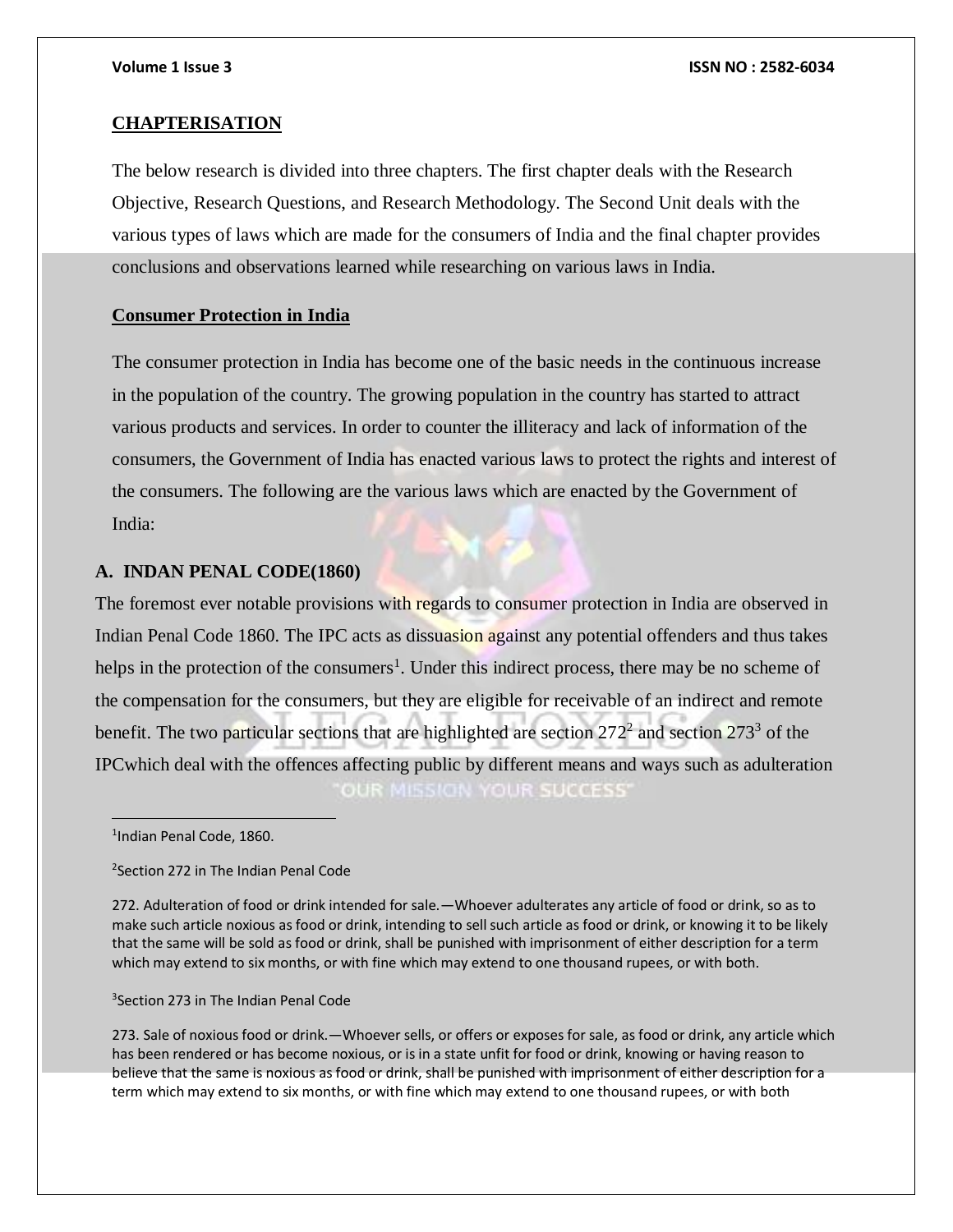of food or drink, food or drinks that are noxious in nature and are sold, both are considered as crimes and are punishable for up to six months imprisonment, or a fine up to one thousand rupees or even both.

### **B. LAW OF TORTS**

Various common law tortious remedies are still present to the consumers in India, in addition to various legislations<sup>4</sup>. There are several legislations that are available for consumer protection and this one tends to offer various tortious remedies. This is especially crucial for situations like- An injured consumer of goods are not allowed to take claim under the law of contracts,, even if the customer is accustomed to harmful impacts, if he is not the principal user, but a subsequent user. Such a user could be any entity, such as employee, primary buyer's family member, or anyone else inadvertently coming into the contract with the goods, also known as passerby or a done.

A tort can be termed as a wrong activity or a breach of contract or a breach of trust. The intentional torts can involve deliberate actions that may cause injury; the tort of carelessness includes wounds following an inability to utilize sensible consideration regardless of whether this isn't purposeful; exacting obligation torts force legitimate duty regarding injury despite the fact that the gathering subject had neither deliberately nor carelessly caused the injury.

### **C. SALE OF GOODS Act (1930)**

The Sale of Goods Act, 1930 gives certain protections to the purchaser of goods. Where a purchaser is harmed by an item moved to him under an agreement of offer, subject to specific exemptions, he may depend on "inferred conditions and warranties just as express endeavors of the vender. Section 16 of this Act manages inferred conditions as to quality or fitness. Section  $16(1)^5$  manages the suggested condition identifying with "readiness for reason and segment  $16(2)$ manages the inferred condition in regards to "merchantable quality"

4 Law of Torts

 $\overline{a}$ 

5 Section 16(1) in The Sale of Goods Act, 1930

(1) Where the buyer, expressly or by implication, makes known to the seller the particular purpose for which the goods are required, so as to show that the buyer relies on the seller's skill or judgment, and the goods are of a description which it is in the course of the seller's business to supply (whether he is the manufacturer or producer or not), there is an implied condition that the goods shall be reasonably fit for such purpose: Provided that, in the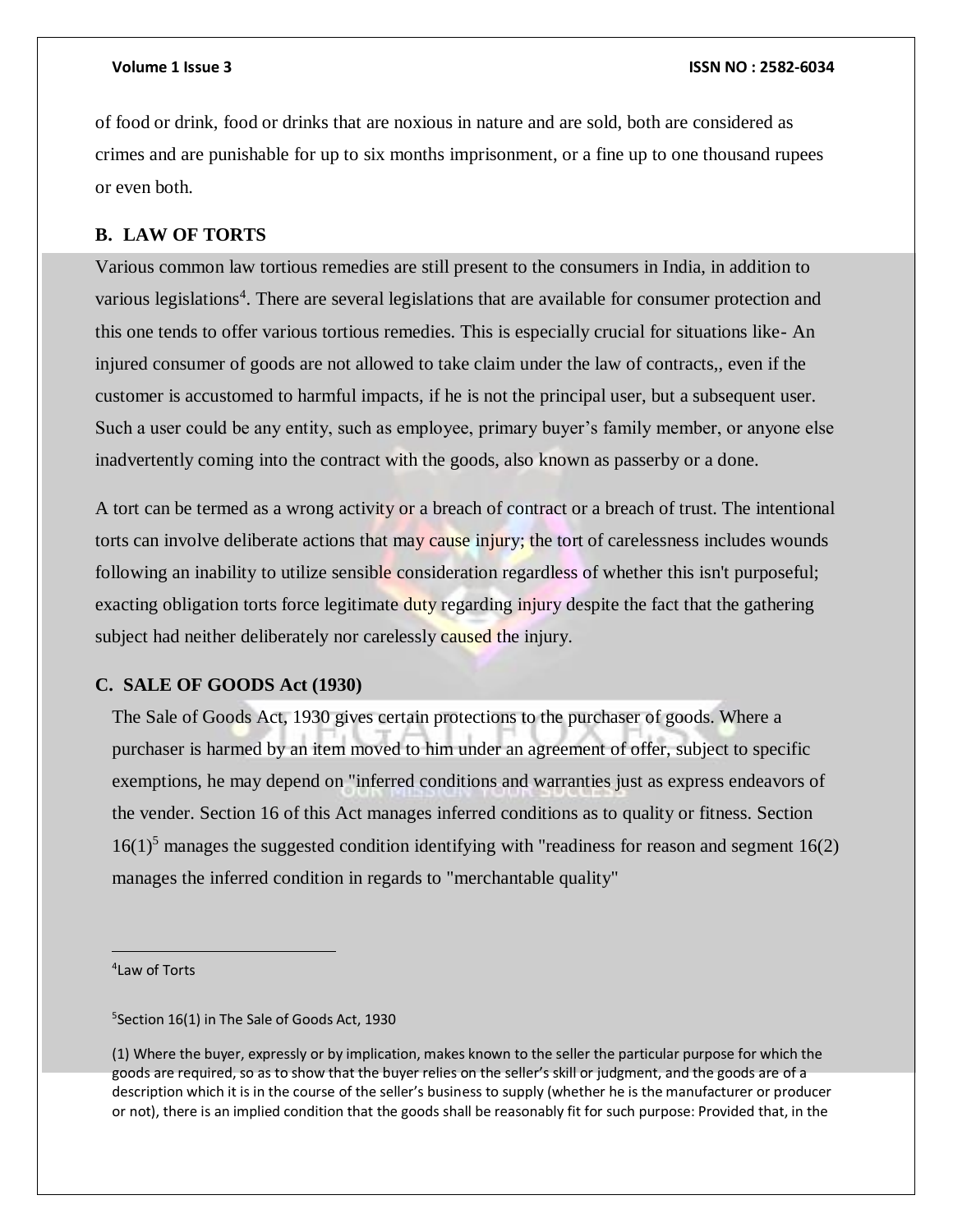$\overline{a}$ 

#### **Volume 1 Issue 3 ISSN NO : 2582-6034**

To fall under the category of merchantable quality, it has to satisfy four major aspects which have been listed below.

- It must be genuine with respect to name, kind and description.
- Allowance of sale in the market under the designation
- Fit for the standard use and motivation behind such products and
- Free from defects interfering with sale or ordinary use

Contrasting the two subsections of segment 16, though merchantable quality covers with readiness for reason, it is of a lot more extensive import. This implies the vendor will be at risk if the products don't fulfill the guideline required by the law regardless of whether he has taken all conceivable consideration. As respects to item risk, these principles are inferred by the Sale of Goods Act. In instances of penetrate of agreement, the buyers have numerous cures under this Act. Due to these reasons, the tenet of proviso emptor has now been supplanted by the regulation of admonition vendor. The institution of the Consumer Protection Act, 1986 is a stage in this direction. It secures the interests of purchasers better.

## **D. AGRICULTURAL PRODUCE (MARKETING AND GRADING) ACT, 1937**

The administrative measures for normalization and quality control of rural products are contained in the Agricultural Produce (Marking and Grading) Act, 1937, which is the pioneer enactment in the field of value control and normalization in India<sup>6</sup>. These benchmarks signify an agricultural seal which ensures the standard and quality. Section 3 of the Act engages the Central Government to make rules to complete the elements of endorsing grade designation, which includes:

o Fixing grade designation to demonstrate the nature of any planned article,

case of a contract for the sale of a specified article under its patent or other trade name, there is no implied condition as to its fitness for any particular purpose. Section 16(2) in The Sale of Goods Act, 1930

(2) Where goods are bought by description from a seller who deals in goods of that description (whether he is the manufacturer or producer or not), there is an implied condition that the goods shall be of merchantable quality: Provided that, if the buyer has examined the goods, there shall be no implied condition as regards defects which such examination ought to have revealed.

<sup>6</sup>AGRICULTURAL PRODUCE (MARKETING AND GRADING) ACT, 1937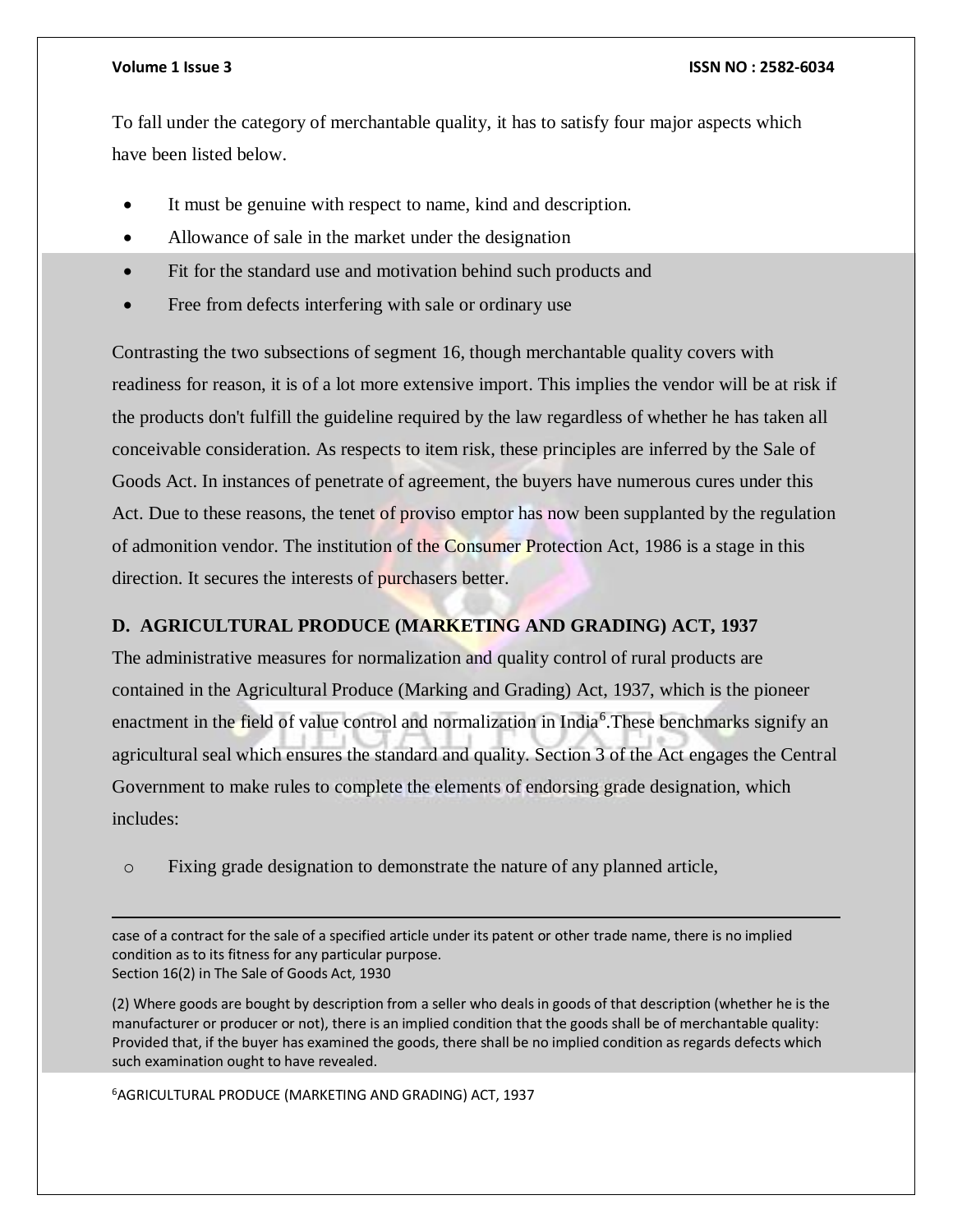- o Defining the quality demonstrated by each evaluation designation,
- o Specifying grade assignment imprints to speak to specific evaluation designations.

### **E. DRUGS AND COSMETICS ACT, 1940**

The Drugs and Cosmetics act formed in the year 1940; however the Cosmetics came into effect of the Act in 1964. The basic reason for the formulation of the act was to provide standardization and quality control upon the import, export and production of cosmetics in India. The objective of the Act is to prevent the supply of substandard drugs and cosmetics which may affect the health of the general public of the country<sup>7</sup>. Hence the act lays down the standard for the production, import and export of drugs and cosmetics in India. As the second schedule of the act states that the drugs of the country shall comply with the standards set in the second schedule of the act. However, in absence of any compliance of any provisions of act will attract several penalties and fines and are also punishable with imprisonment from one year to life imprisonment.

### **F. CONSTITUTION OF INDIA**

It is the duty of the Government of India to provide a life to the citizen of the country to live with dignity. However, the right to live with dignity is mentioned in the constitution of India. However it also the duty of the state to ensure that all the public utility should be given to the consumers in the best possible manner. Additionally, it shall also be noticed that there are large number of people in the country who are living with reasonably bad conditions; hence it is the duty of the government of the country to provide all the necessary utilities to the underprivileged OUR MISSION YOUR SUCCESS' people.

### **G. PREVENTION OF FOOD AND ADULTERATION ACT, 1954**

The food is considered as one of the essential ingredient of life. Absence of proper and adequate nutrition will affect the human health. The act empowers as well charges the Central Government of our country to make available pure food which are rich in the ingredient of proteins and vitamins to the citizens of the country. Hence such legislation became the need of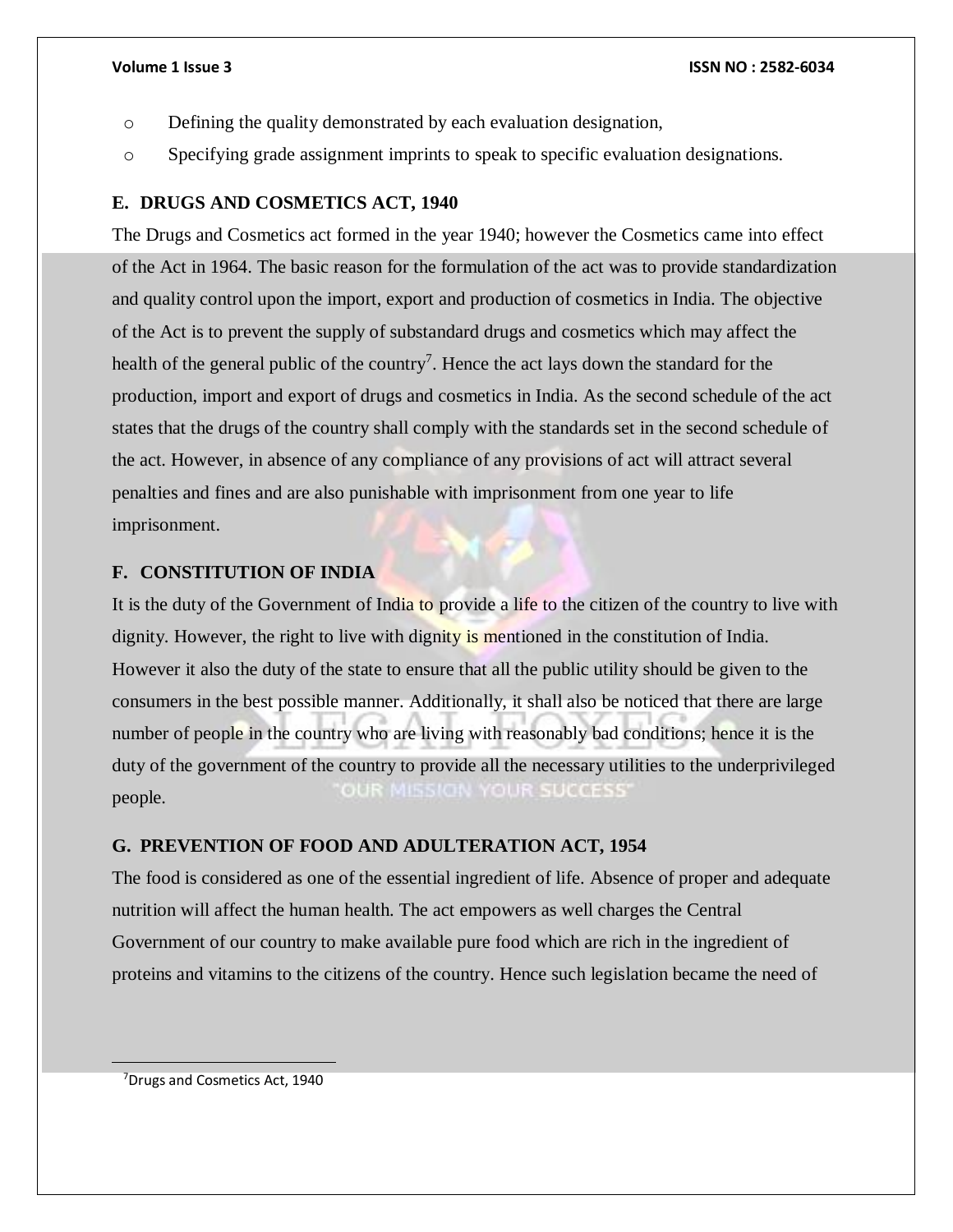the hour of the present government of that time and to implement the provisions of the act at ground  $level<sup>8</sup>$ .

#### **H. STANDARDS OF WEIGHTS AND MEASURES ACT, 1976**

It is an act which is formed for the purpose of regulation of weights and measurements of all business which involves the use of weighing and measurements machine. Such usage of machines is helpful for all commercial transactions as well in the maintenance of public safety and human health. The commodities which are sold between the states of our country or the commodities which are exported outside the country are being weighted on the weighing machines. The act helps in governing the weights and measures of the products which are being intended to manufacture upon the commencement of the act. The act also provides additional charge to the Central Government of the country to collect proper samples and take regular inspections in order to facilitate the enforcement of the provisions of the act. In other words the provisions are made to inspect all the fraudulent activities which are being conducted in the country.

### **I. BUREAU OF INDIAN STANDARDS (1986)**

The Bureau of Indian Standards replaced the Indian Standards Institution; however the certification of ISI still prevails on the certain products and services which are being offered by various producers of goods and services<sup>9</sup>. The act is governed by an office of non-profit organization headquartered in New Delhi which has 5 regional offices and 5 branch offices and also has 8 well- equipped laboratories which measures the quality of goods which are being offered for sale<sup>10</sup>. These standards are necessary for the export of goods such as iron, steel, shoes, clothes etc. where the products are voluntarily certificated and sold to the customers.

#### **J. CONSUMER PROTECTION ACT, 1986**

The Consumer Protection Act was formed in order to protect the interest of the consumers of the country. The act was formulated in the year 1986, Consumer Protection rule was formed in the

<sup>8</sup>Prevention of Food and Adulteration Act, 1954

<sup>10</sup>Standards of Weights and Measures Act, 1976

<sup>9</sup>Rana, V., & Chopra, R. (2020). Bureau of Indian Standards (BIS)– Overview And Importance - Consumer Protection - India.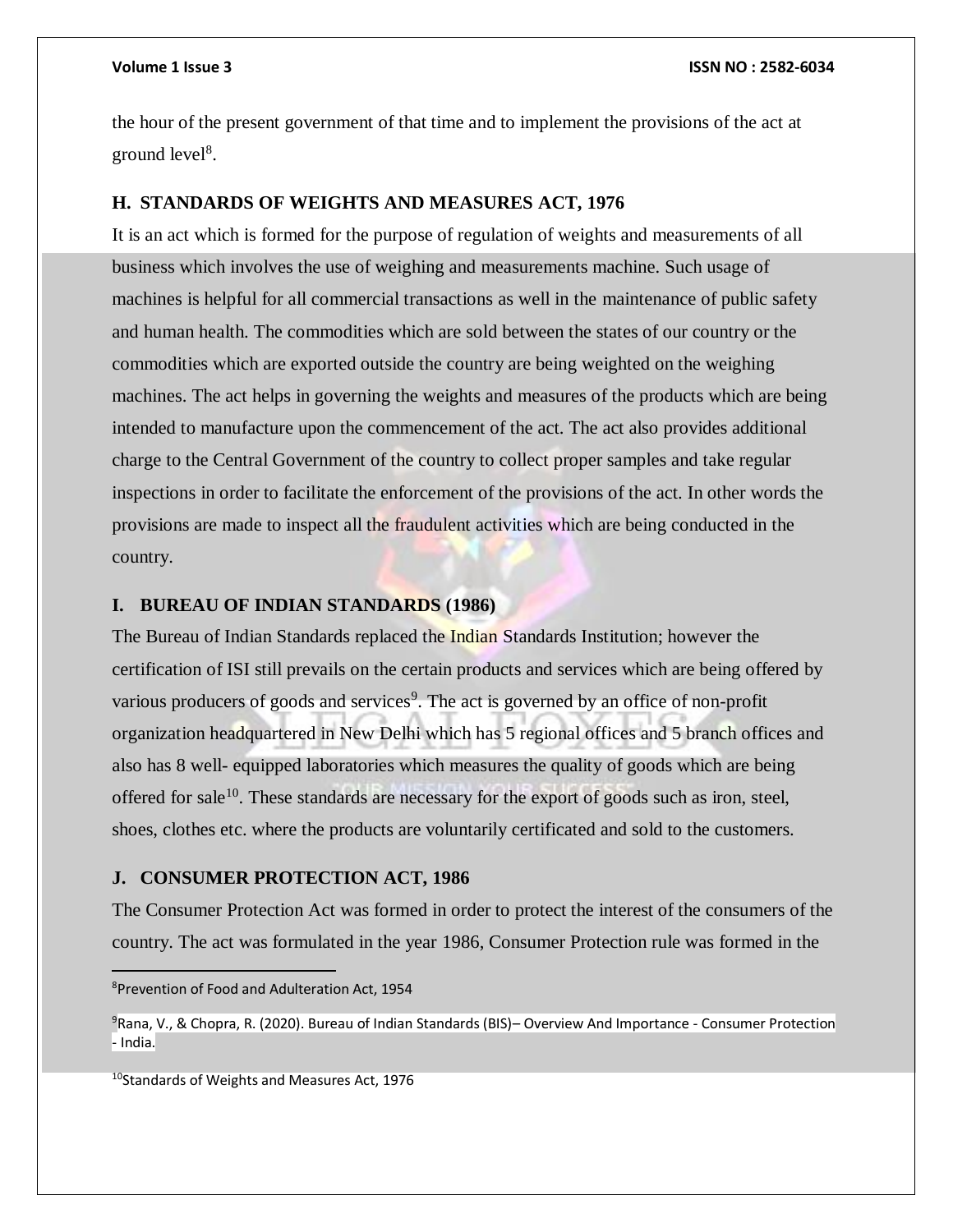year 1987, and the Consumer Protection Regulations was formed in the year, 2005.The Consumer Protection Act was amended in the year 1991, 1993, 2002 and 2019. The basic function of the act is to provide remedies to the consumers whose rights have been infringed by the producer of the goods and services. The function of the act is supplementary in nature where the consumer of the goods and services has the right to file a suit against the producer of the goods and services in a civil court under the provisions of law of contract, law of torts and any other existing laws which are applicable to the situation of the consumers. The consumer of the goods and services can file a suit against the supplier of the goods and services under the Consumer Protection Act:

- i.By making false representation to the customers regarding the particular standard, quality, composition or grade of goods.
- ii.By falsely representing the re-built, refurbished and second hand products or any old product as a new product to the customer.
- iii. By offering such goods and services with an intention to use deceptive methods of sale.

The Consumer Protection Act will come into force if any of the activities which are unethical in nature are done with an intention to deceive the customers or infringe the rights of the customers.

# **K. FOOD SAFETY AND STANDARDS ACT, 2006 (FSSA)**

This act is enacted to strengthen the food standards which are followed by various food dealers, called as Food Safety and Standards Act, 2006. It is basically a food related laws which helps in governing the food and safety standards all over the country<sup>11</sup>. In order to implement these laws at the ground level, the food safety and Standards Authority of India was formed. The basic function of the Authority is to lay down the scientific standards for the food safety all around the country. The authority is also responsible for the regulation of manufacturing of food and food related items, storage of food items, distribution, sale and import of food and food related items<sup>12</sup>. The basic structure of the act was taken from the Food Safety Act, 1990 and Food Standards Act, 1999 of the United Kingdom and the changes in the act was being made in

12Food Safety and Standards Act, 2006

<sup>&</sup>lt;sup>11</sup>Standards of Weights And Measures Act in Detail | Department of Consumer Affairs | Ministry of Consumer Affairs Food and Public Distribution | Government of India.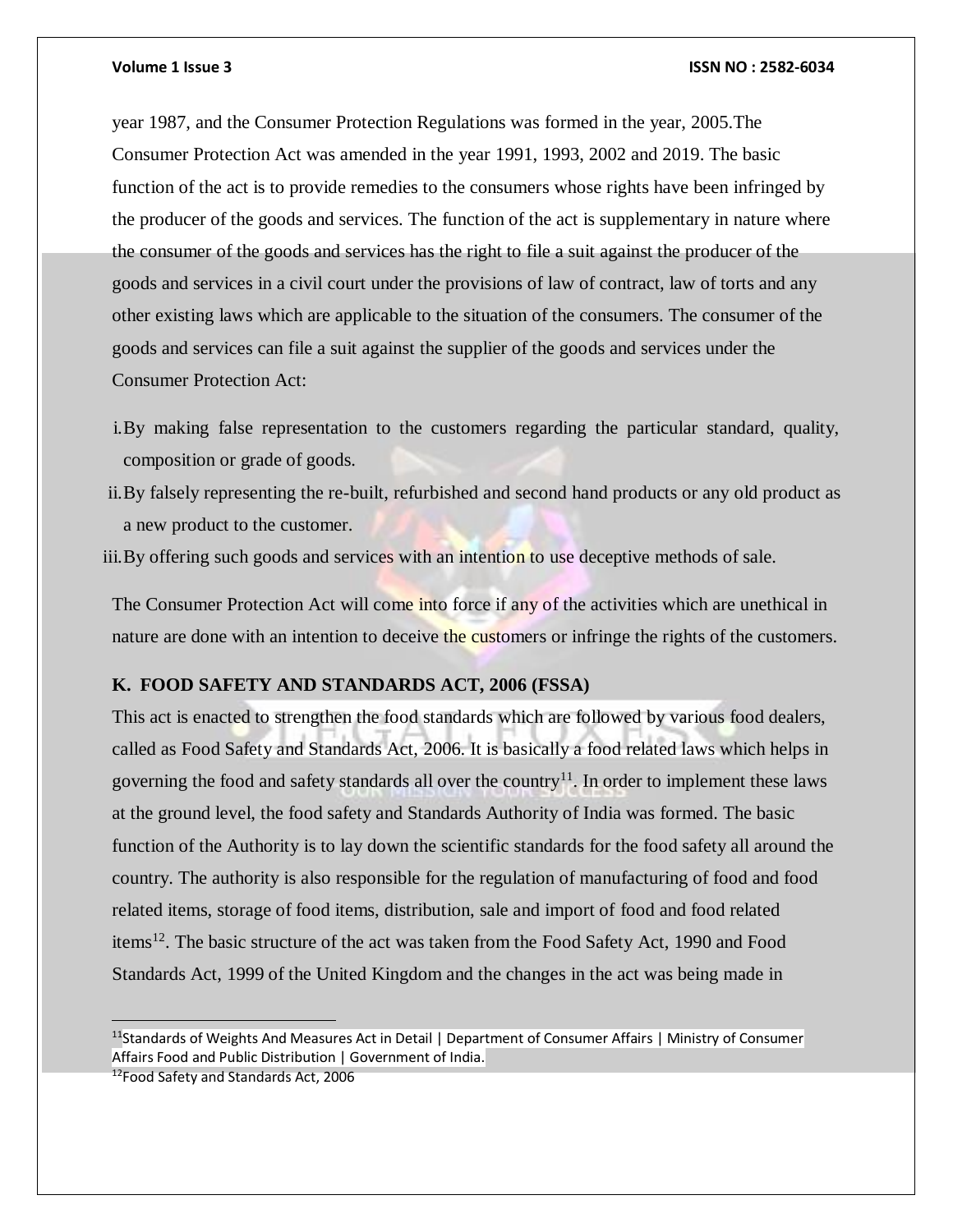accordance of the Indian conditions. The following Acts and orders were repealed during the formation of Food Safety and Standards Act:

- 1. Vegetable Oil Products (Regulation) Order, 1947
- 2. Fruit Products Order, 1955
- 3. Edible Floor Control Order, 1967
- 4. Meat Food Products Order, 1973
- 5. Milk and Milk Products Order, 1992
- 6. Edible Oil Packaging Regulation Order, 1998
- 7. All orders issued under Essential Commodities Act, 1955

The following are the duties and responsibilities of a Food Business Operator mentioned in the Section  $26^{13}$ , of FSSA 2006:

<sup>13</sup>Section 26 in The Food Safety and Standards Act, 2006

26. Responsibilities of the food business operator.-

[\(1\)](https://indiankanoon.org/doc/1168916/) Every food business operator shall ensure that the articles of food satisfy the requirements of this Act and the rules and regulations made thereunder at all stages of production, processing, import, distribution and sale within the businesses under his control.

[\(2\)](https://indiankanoon.org/doc/1479662/) No food business operator shall himself or by any person on his behalf manufacture, store, sell or distribute any article of food-

[\(i\)](https://indiankanoon.org/doc/1609305/) which is unsafe; or

**OUR MISSION YOUR SUCCESS'** 

[\(ii\)](https://indiankanoon.org/doc/1874329/) which is misbranded or sub-standard or contains extraneous matter; or

[\(iii\)](https://indiankanoon.org/doc/1816923/) for which a licence is required, except in accordance with the conditions of the licence; or

[\(iv\)](https://indiankanoon.org/doc/1123683/) which is for the time being prohibited by the Food Authority or the Central Government or the State Government in the interest of public health; or

 $(v)$  in contravention of any other provision of this Act or of any rule or regulation made thereunder.

[\(3\)](https://indiankanoon.org/doc/1359681/) No food business operator shall employ any person who is suffering from infectious, contagious or loathsome disease.

[\(4\)](https://indiankanoon.org/doc/1743215/) No food business operator shall sell or offer for sale any article of food to any vendor unless he also gives a guarantee in writing in the form specified by regulations about the nature and quality of such article to the vendor: Provided that a bill, cash memo, or invoice in respect of the sale of any article of food given by a food business operator to the vendor shall be deemed to be a guarantee under this section, even if a guarantee in the specified form is not included in the bill, cash memo or invoice.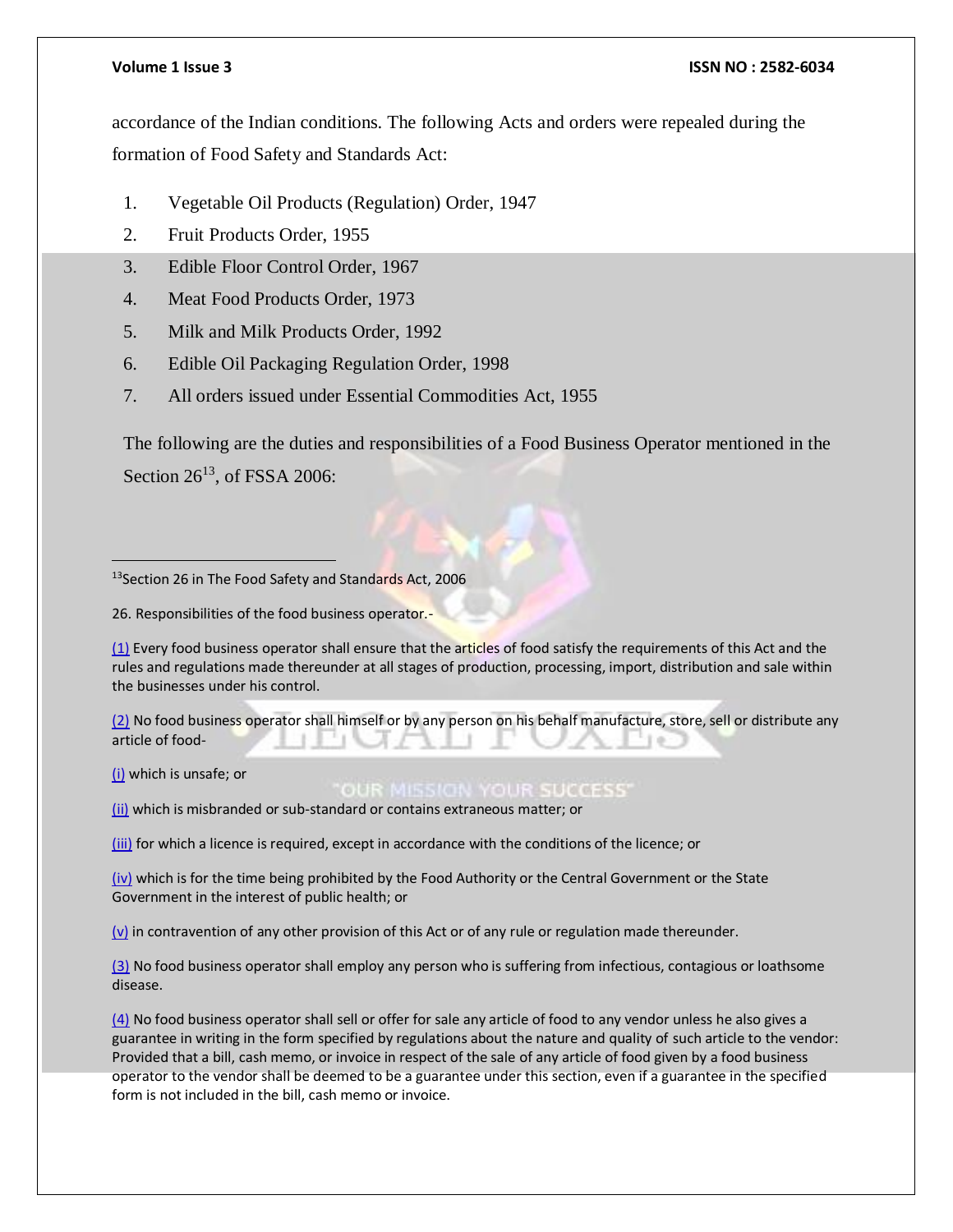$\overline{a}$ 

#### **Volume 1 Issue 3 ISSN NO : 2582-6034**

1) The Food Business Operator should ensure that all the provisions for the safety of food and food products must be duly followed under all stages of production such as production, processing, import and sale & distribution of the food and food products.

2) The food business operator shall not employ any such person who is suffering from infectious disease.

3) The food business operator shall ensures that the vendor shall provide any such guarantee in writing to follow the specified regulations regarding the nature of the food and food product.

4) The Food Business Operator shall by himself or by any other person on behalf of the manufacturer should not sale, distribute or manufacture such food items -

Which is not safe to consume; or

 Such food product which is of sub-standard or misbranded or contains any such extraneous matter; or

 Any such products for which license are required for the production of food and food related products; or

 Shall not produce such products which have been prohibited by the state and the central government for the interest of public health; or

5) Any such food product which is unsafe to consume and such unsafe food is the part of the batch manufactured than it shall be presumed that whole batch manufactured is unsafe for the consumption of food.

The following are the liability of the manufacturers, distributers and sellers of the food and food products under Section 27, FSSA 2006:

1) The manufacturer of the food and food related items shall be liable for manufacturing of any such food and food related items which do not meet with the requirements and provisions of the FSSA, 2006.

[\(5\)](https://indiankanoon.org/doc/1651510/) Where any food which is unsafe is part of a batch, lot or consignment of food of the same class or description, it shall be presumed that all the food in that batch, lot or consignment is also unsafe, unless following a detailed assessment within a specified time, it is found that there is no evidence that the rest of the batch, lot or consignment is unsafe: Provided that any conformity of a food with specific provisions applicable to that food shall be without prejudice to the competent authorities taking appropriate measures to impose restrictions on that food being placed on the market or to require its withdrawal from the market for the reasons to be recorded in writing where such authorities suspect that, despite the conformity, the food is unsafe.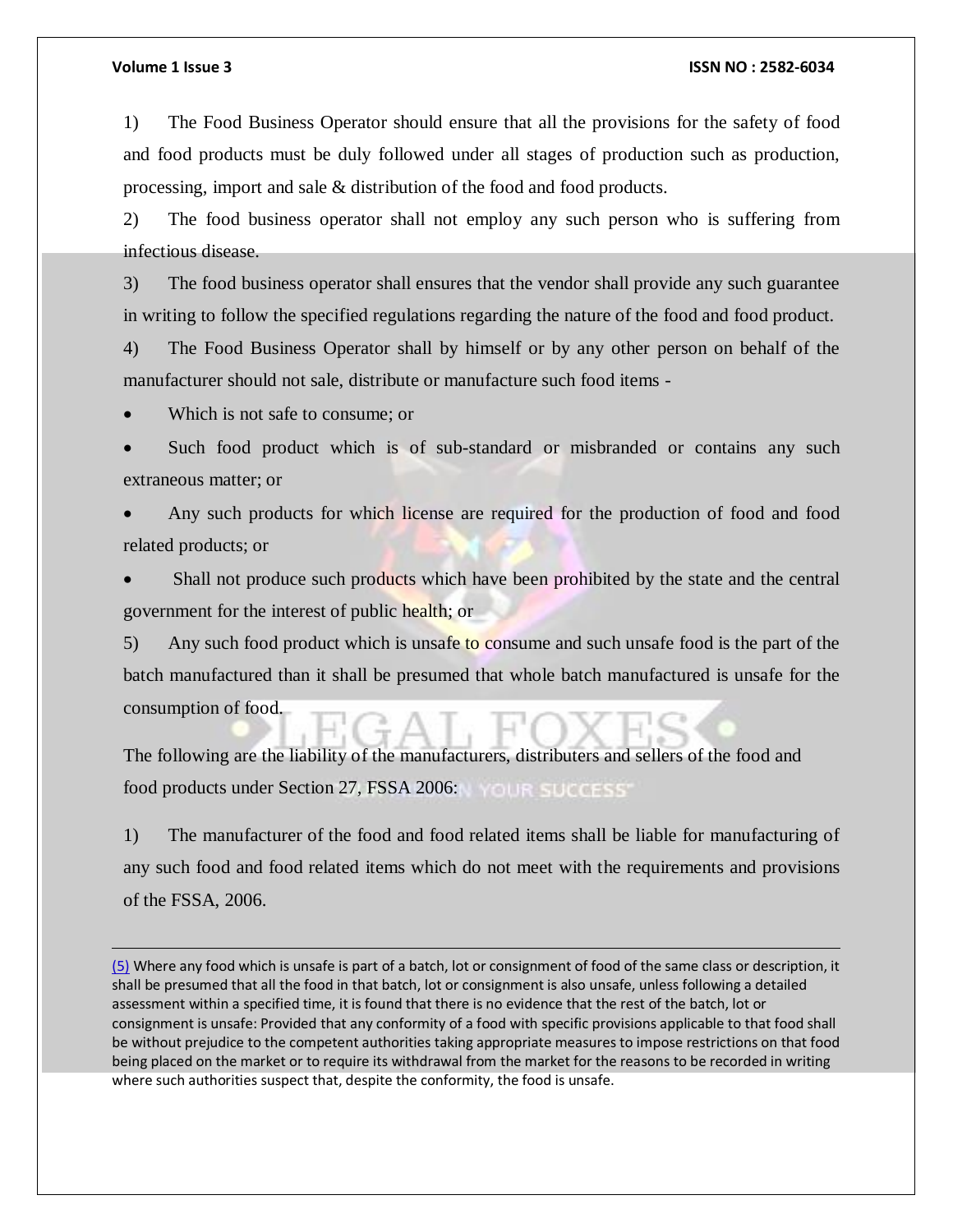2) The distributer of the food and food products is liable for the following :

a) Any such food and food related product which are being supplied after the expiry of the product.

b) Any such food and food related product which is unsafe to consume and are misbranded.

c) Any such food products which are being kept in the unhygienic conditions.

d) Any such food which is in the knowledge of the distributer of being unhygienic and unsafe for the consumption.

The following are the food procedures which are discussed under Section 28, of FSSA:

1) If the food business operator has the reasons to believe that the food manufactured by the manufacturer is not according to the standards set by the FSSA, 2006 than the food business operator shall immediately withdraw all food in question from the market by providing due and relevant reasons to the competent authorities $^{14}$ .

2) The food business operator shall inform about the food in question to the competent authorities by co-operating with the competent authorities providing the reasons for the manufacturer to believe that the food supplied by them are unsafe and unhygienic.

3) The food business operator shall provide all the information to the competent authorities regarding the actions taken by the food business operator in prevention of the unhygienic products, the competent authority or any such person shall not discourage any person from cooperating, which may help in preventing or eliminating or reducing the risk arise to the consumers upon the consumption of unsafe and unhygienic food.

4) Every food business operator shall follow all the guidelines relating to the safety of food mentioned in the FSSA, 2006.

### **SUGGESTIONS &CONCLUSION**

The safety of the products plays an important role in protection of rights and interest of the consumers. The Government of India has developed various laws and safety standards of the products which are being manufactured, distributed and sold in India. These regulations and standards have made the life of the consumers easier as it focuses upon protection of rights of the consumers.

 $\overline{a}$ 

<sup>14</sup>CONSUMER PROTECTION IN FOOD SAFETY.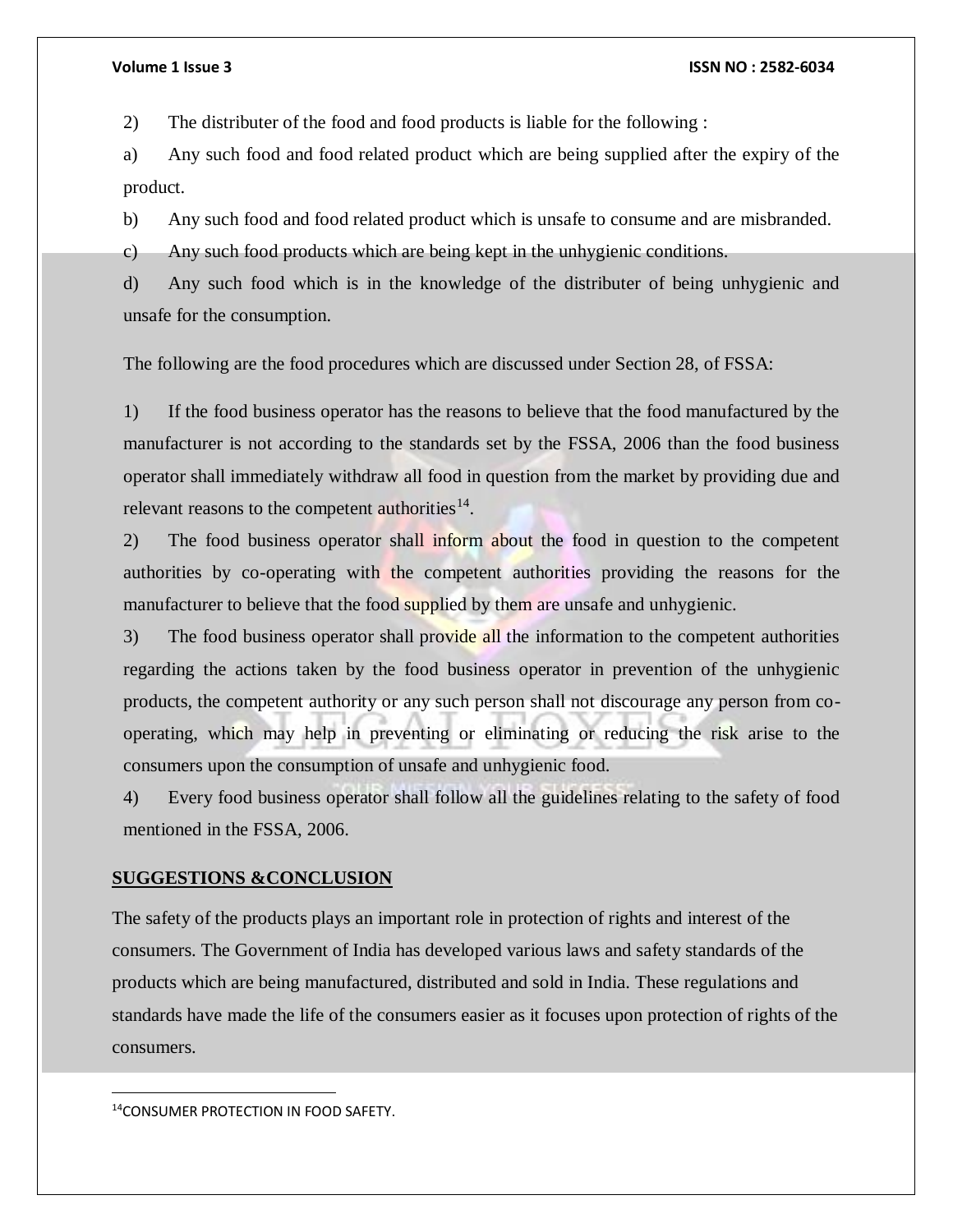However it is a well-known fact that the laws are made for the benefit of the consumer of the products and services and in order to have a greater applicability of the laws it is necessary for the people of country to participate in the active involvement against the substandard and defective goods which are being sold to the consumers of the country. However, in order to counter the problems faced by the consumers of the country, it is necessary for the consumers to be alert and well informed about the products and services which are being offered to them. Hence, there is a need for growth in awareness of the people towards the standards of the products as well as the Consumer protection laws in force in India.

# Bibliography

# **1. Legislations**

- Indian Penal Code, 1860
- Law of Torts
- Sale of Goods Act, 1930
- AGRICULTURAL PRODUCE (MARKETING AND GRADING) ACT, 1937
- Drugs and Cosmetics Act, 1940
- Constitution of India
- Prevention of Food and Adulteration Act, 1954
- Standards of Weights and Measures Act, 1976
- Bureau of Indian Standards MILSION YOUR SUCCESS'
- Consumer Protection Act, 1986
- Food Safety and Standards Act, 2006

# **2. Websites:**

- LEGAL PROVISIONS FOR CONSUMER PROTECTION. Retrieved 15 June 2020, from [https://shodhganga.inflibnet.ac.in/bitstream/10603/66778/12/12\\_chapter%205.pdf](https://shodhganga.inflibnet.ac.in/bitstream/10603/66778/12/12_chapter%205.pdf)
- *THE SALE OF GOODS ACT, 1930*. [Ebook]. Retrieved from [http://14.139.60.114:8080/jspui/bitstream/123456789/687/25/The%20Sale%20of%20G](http://14.139.60.114:8080/jspui/bitstream/123456789/687/25/The%20Sale%20of%20Goods%20Act%2C%201930.pdf) [oods%20Act%2C%201930.pdf](http://14.139.60.114:8080/jspui/bitstream/123456789/687/25/The%20Sale%20of%20Goods%20Act%2C%201930.pdf)